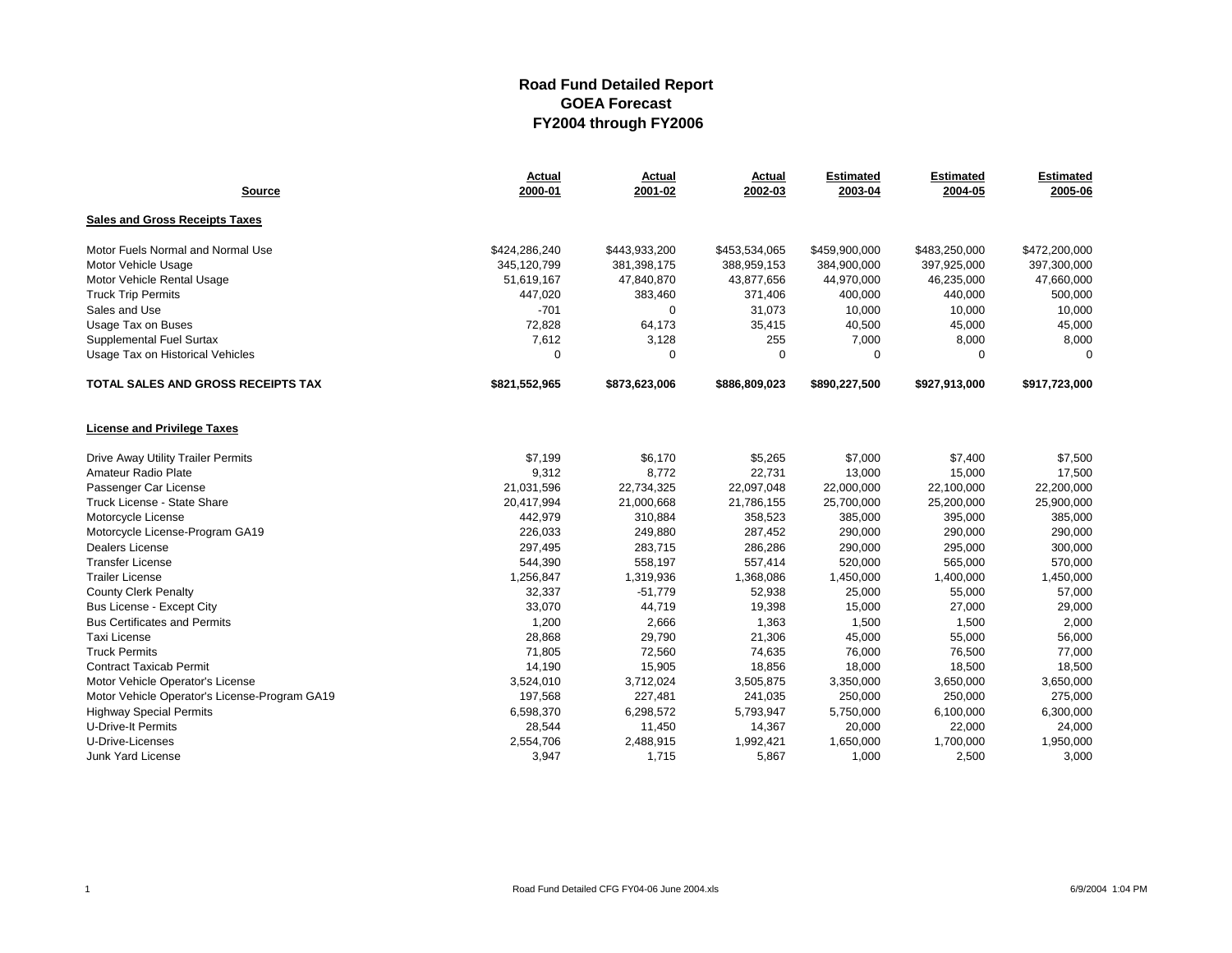| <b>Source</b>                             | Actual<br>2000-01 | Actual<br>2001-02 | Actual<br>2002-03 | <b>Estimated</b><br>2003-04 | <b>Estimated</b><br>2004-05 | <b>Estimated</b><br>2005-06 |
|-------------------------------------------|-------------------|-------------------|-------------------|-----------------------------|-----------------------------|-----------------------------|
|                                           |                   |                   |                   |                             |                             |                             |
| Historic Vehicle License                  | 151,211           | 170,753           | 180,513           | 206,000                     | 250,000                     | 282,000                     |
| Operator's License-Driver Education       | 576,204           | 603,190           | 585,809           | 525,000                     | 610,000                     | 620,000                     |
| <b>Truck Proportional Registration</b>    | 28,501,808        | 33,306,638        | 24,453,378        | 36,420,000                  | 36,000,000                  | 35,000,000                  |
| Operator's License - Photography Program  | 1,276,363         | 1,339,710         | 1,278,109         | 1,400,000                   | 1,400,000                   | 1,600,000                   |
| <b>Industrial Hauling Permits</b>         | 9,420             | 4,400             | 14,937            | 9,500                       | 10,000                      | 11,000                      |
| <b>General Assembly License Plates</b>    | 2,027             | 1,830             | 4,799             | 2,300                       | 2,100                       | 2,200                       |
| <b>Pearl Harbor Survivor Plates</b>       | 27                | 58                | 414               | 300                         | 27                          | 27                          |
| <b>Collegiate Plates</b>                  | 181,221           | 182,618           | 541,231           | 800,000                     | 520,000                     | 530,000                     |
| <b>Personalized License Plates</b>        | 730,775           | 979,542           | 995,373           | 1,200,000                   | 1,100,000                   | 950,000                     |
| Army Reserve Plates                       | 137,758           | 172,975           | 231,863           | 310,000                     | 320,000                     | 200,000                     |
| <b>Purple Heart Plates</b>                | 25,587            | 25,211            | 25,596            | 28,000                      | 27,000                      | 27,000                      |
| <b>Judicial License Plates</b>            | 768               | 776               | 1,911             | 1,750                       | 1,000                       | 1,000                       |
| <b>Civil Air Patrol Plates</b>            | 427               | 298               | 525               | 800                         | 600                         | 700                         |
| <b>National Guard License Plates</b>      | 9,669             | 8,795             | 17,781            | 18,000                      | 19,000                      | 19,000                      |
| <b>Civic Event Plates</b>                 | 680               | 648               | 1,485             | 1,500                       | 1,500                       | 1,600                       |
| <b>Street Rod Plates</b>                  | 1,725             | 2,016             | 4,485             | 4,000                       | 4,000                       | 4,000                       |
| <b>Fraternal Order of Police Plates</b>   | 60,108            | 101,638           | 261,293           | 280,000                     | 270,000                     | 230,000                     |
| <b>Environmental License Plate</b>        | 772,962           | 747,359           | 940,638           | 1,350,000                   | 1,200,000                   | 970,000                     |
| <b>Dealer Demonstrator Tags</b>           | 5,104             | 5,803             | 5,100             | 5,500                       | 5,500                       | 6,000                       |
| Volunteer Fireman License Tags            | 36,673            | 37,865            | 44,524            | 60,500                      | 65,000                      | 40,000                      |
| P.O.W. License Plates                     | 263               | 161               | 2,156             | 3,250                       | 1,000                       | 1,000                       |
| <b>Motor Carrier Identification Cards</b> | 4,040,036         | 5,266,711         | 5,552,860         | 5,550,000                   | 5,420,000                   | 5,550,000                   |
| Weight Distance Tax                       | 75,170,124        | 75,265,638        | 76,851,210        | 79,500,000                  | 80,400,000                  | 83,900,000                  |
| <b>DES License Plates</b>                 | 7,532             | 7,205             | 12,743            | 8,700                       | 8,000                       | 8,200                       |
| <b>Child Victims License Plates</b>       | 135,764           | 64,559            | 131,711           | 210,000                     | 214,000                     | 135,000                     |
| <b>Masonic License Plates</b>             | 35,224            | 34,806            | 63,996            | 47,000                      | 47,000                      | 38,000                      |
| <b>Horse Council</b>                      | U                 | $\Omega$          | 414,230           | 825,000                     | 820,000                     | 435,000                     |
| <b>Temporary Tags</b>                     | 455,236           | 554,346           | 485,098           | 480,000                     | 485,000                     | 490,000                     |
| Nonreciprocal Permits                     | 215,075           | 206,715           | 198,925           | 215,000                     | 220,000                     | 230,000                     |
| Overweight Coal Truck Permit              | 727,675           | 807,089           | 673,481           | 685,000                     | 670,000                     | 660,000                     |
| <b>TOTAL LICENSE AND PRIVILEGE TAX</b>    | \$170,589,906     | \$179,225,918     | \$172,487,142     | \$192,003,600               | \$192,316,127               | \$195,503,227               |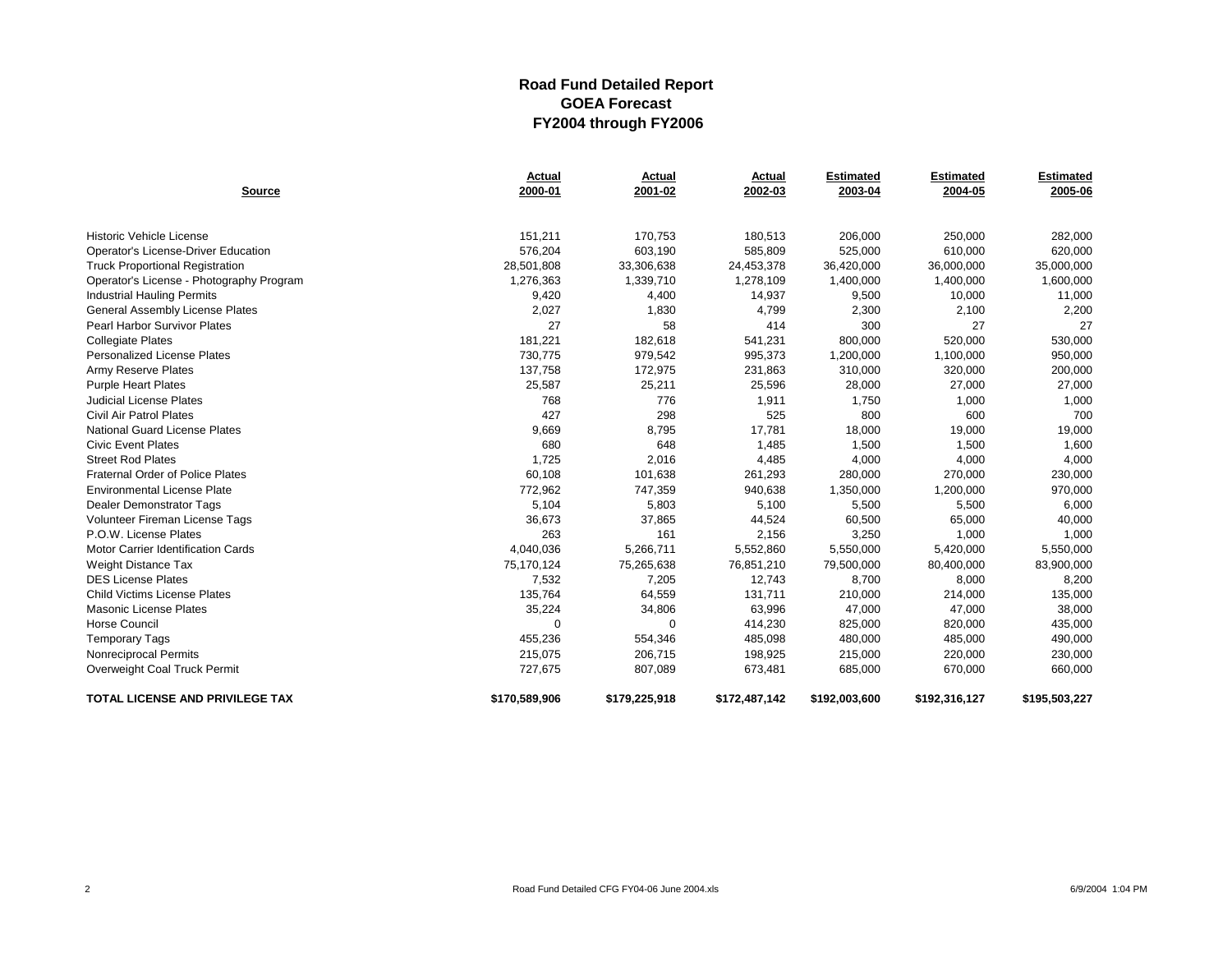|                                           | Actual       | Actual       | Actual       | <b>Estimated</b> | <b>Estimated</b> | <b>Estimated</b> |
|-------------------------------------------|--------------|--------------|--------------|------------------|------------------|------------------|
| <b>Source</b>                             | 2000-01      | 2001-02      | 2002-03      | 2003-04          | 2004-05          | 2005-06          |
| Departmental Fees, Sales and Rentals      |              |              |              |                  |                  |                  |
| <b>Proposal Sales</b>                     | \$52,618     | \$89,353     | \$63,878     | \$35,000         | \$165,000        | \$196,000        |
| Specification and Blue Print Sales        | 155,228      | 389,076      | 310,681      | 300,000          | 310,000          | 320,000          |
| Miscellaneous Rentals                     | 442,106      | 427,651      | 447,465      | 240,000          | 550,000          | 650,000          |
| <b>MVL Computer Services</b>              | 446,199      | 414,829      | 421,143      | 450,000          | 455,000          | 460,000          |
| <b>Fines and Forfeitures</b>              | 1,061        | 1,679        | 1,626        | 1,500            | 1,500            | 2,000            |
| <b>Traffic Offenders School Fees</b>      | 2,005,215    | 1,960,686    | 1,374,668    | 1,520,000        | 1,500,000        | 1,600,000        |
| Highway Sign Logo Rental                  | 574,179      | 542,110      | 538,121      | 500,000          | 600,000          | 610,000          |
| Driving History Record Fee                | 4,964,264    | 5,483,192    | 5,718,503    | 5,000,000        | 5,200,000        | 5,200,000        |
| Operator's License Reinstatement Fees     | 1,198,791    | 1,165,566    | 1,176,506    | 1,300,000        | 1,500,000        | 1,600,000        |
| Operator's License Name Sales             | 94,791       | $\Omega$     | 0            | 90,000           | 90,000           | 90,000           |
| Penalty & Interest - Weight and Use Taxes | 1,549,150    | 1,592,624    | 1,692,030    | 1,550,000        | 1,700,000        | 1,750,000        |
| <b>Medical Alert Stickers</b>             | 430          | 310          | 236          | 500              | 500              | 500              |
| Motor Vehicle Title Receipts              | 3,994,387    | 4,535,787    | 4,706,886    | 4,550,000        | 4,600,000        | 4,700,000        |
| Proceeds from Asset Disposition           | 255,910      | 282,268      | 2,655,655    | 1,650,000        | 1,260,000        | 1,370,000        |
| Coal Road Recovery Fines                  | 7,608        | 3,064        | 2,729        | 63,500           | 3,500            | 4,000            |
| U-Drive-It Penalty and Interest           | 36,141       | 209,935      | 694,537      | 75,000           | 80,000           | 90,000           |
| TOTAL DEPARTMENT FEES, SALES AND RENTALS  | \$15,778,078 | \$17,098,130 | \$19,804,664 | \$17,325,500     | \$18,015,500     | \$18,642,500     |